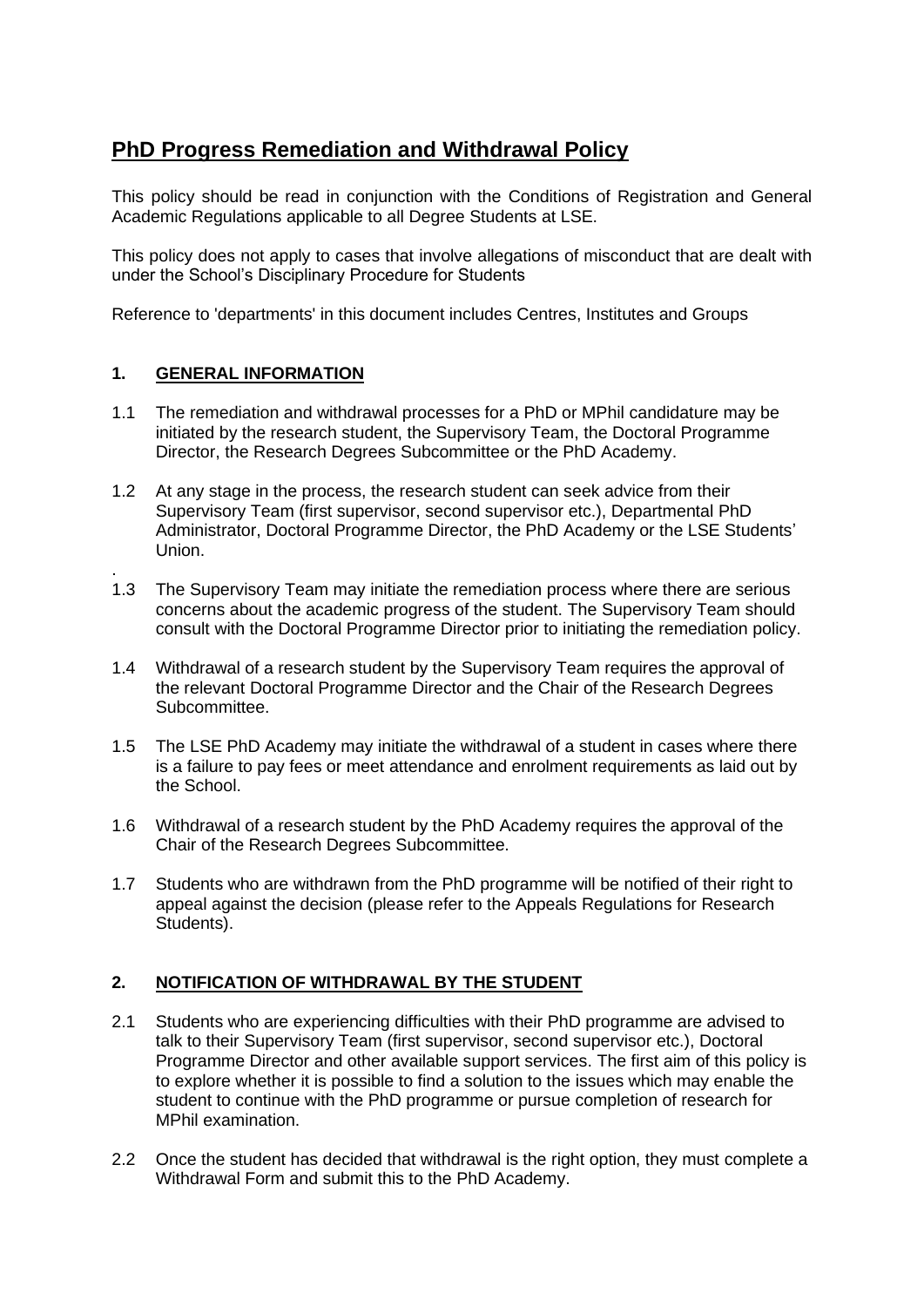2.3 Once the Withdrawal Form has been completed and submitted this will be processed by the PhD Academy.

### **3. NOTIFICATION OF WITHDRAWAL BY THE SUPERVISORY TEAM**

- 3.1 Students can be withdrawn at the stage of consideration for upgrade to PhD enrolment if their progress or research plans are not considered satisfactory to meet the academic, ethical and regulatory requirements of the PhD programme.
- 3.2 Withdrawal may also be initiated following completion of the annual Progress Review where progression to the next academic session is not approved.
- 3.3 In addition to withdrawal at the upgrade stage or following completion of the annual Progress Review, the Supervisory Team can recommend that a student be withdrawn at any point in their registration if there are serious concerns about a student's academic progress or a failure to meet requirements stipulated by the Department or the Supervisory Team. In this case, the Supervisory Team, in consultation with the Doctoral Programme Director, must note the following:
- a) There are three stages to the remediation and withdrawal process:

**Stage 1: First warning from the Supervisory Team Stage 2:** Second warning from the Supervisory Team **Stage 3:** Final Warning - Meeting with the Director or Deputy Director of the PhD Academy.

b) **Stage 1 – First warning:** If there are serious concerns about a student's academic progress this should be raised with the student at the earliest opportunity in a meeting with the Supervisory Team. The reasons for the Supervisory Team's concerns must be made clear at the meeting and provided in writing after the meeting (with a copy to the Departmental PhD Administrator, the Doctoral Programme Director and the PhD Academy).

A plan for remediation must be agreed between the student and the Supervisory Team in order for the student to address the concerns. The action plan must have an agreed timeframe, the minimum period of which is one month. The action plan must be documented in writing and a copy provided to the student, the Departmental PhD Administrator and the Doctoral Programme Director. The student will have the right of appeal against the decision.

The student must be provided with a copy of the remediation and withdrawal policy.

- c) **Stage 2 – Second warning:** If the concerns about unsatisfactory academic progression have not been addressed satisfactorily within the agreed timeframe, the Supervisory Team can issue a second warning, a revised remediation plan and a timeframe for compliance, the minimum period for which is two weeks.
- d) **Stage 3 – Final Warning - meeting with the Deputy Director of the PhD Academy.**  If the issues are still not resolved by the next review meeting, the Supervisory Team must meet with the Deputy Director of the PhD Academy to initiate Stage 3 of the process. The student will be called to a meeting with the Deputy Director of the PhD Academy who will inform the student that if there is no resolution by the next Supervisory review meeting then formal withdrawal procedures will be instigated.